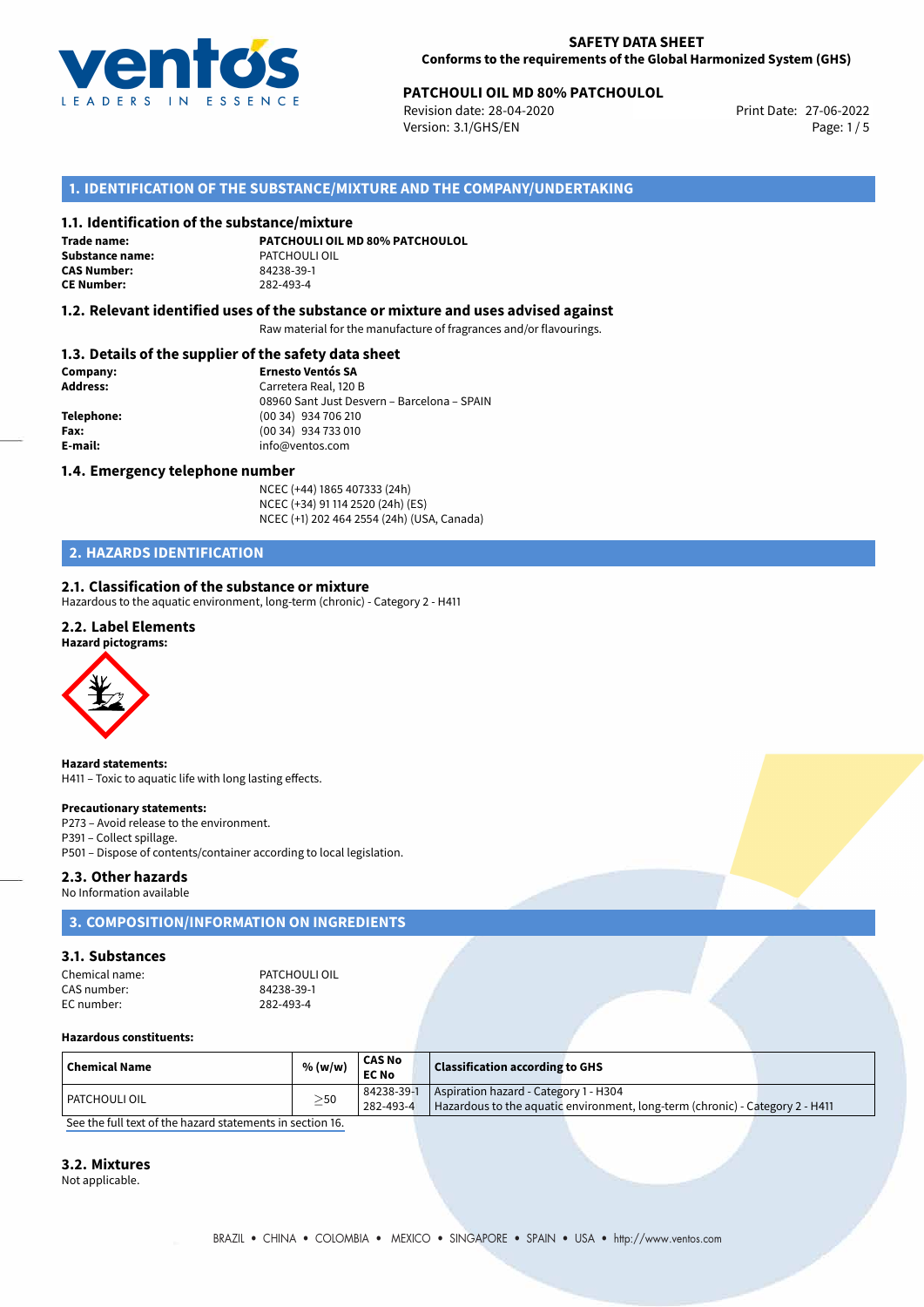

# **PATCHOULI OIL MD 80% PATCHOULOL**<br> **27-06-2022** Print Date: 27-06-2022 Print Date: 27-06-2022

Revision date: 28-04-2020 Version: 3.1/GHS/EN Page: 2 / 5

## **4. FIRST-AID MEASURES**

### **4.1. Description of necessary first aid measures**

| Ingestion:    | Rinse mouth with water.<br>Obtain medical advice.<br>Keep at rest. Do not induce vomiting.                                                           |
|---------------|------------------------------------------------------------------------------------------------------------------------------------------------------|
| Eye contact:  | In case of contact with eyes, rinse immediately with plenty of water for at least 15 minutes and seek medical advice.                                |
| Inhalation:   | Remove person to fresh air and keep at rest.<br>Seek immediate medical advice.                                                                       |
| Skin contact: | Take off immediately all contaminated clothing.<br>Thoroughly wash affected skin with soap and water.<br>Seek medical attention if symptoms persist. |

#### **4.2. Most important symptoms and effects, both acute and delayed** No information available.

## **4.3. Indication of any immediate medical attention and special treatment needed**

No information available.

## **5. FIRE-FIGHTING MEASURES**

## **5.1. Extinguishing Media**

Water spray, carbon dioxide, dry chemical powder or appropriate foam. For safety reasons do not use full water jet.

### **5.2. Special hazards arising from the substance or mixture**

Known or Anticipated Hazardous Products of Combustion: Emits toxic fumes under fire conditions.

## **5.3. Advice for firefighters**

High temperatures can lead to high pressures inside closed containers. Avoid inhalation of vapors that are created. Use appropriate respiratory protection. Do not allow spillage of fire to be poured into drains or watercourses. Wear self-contained breathing apparatus and protective clothing.

## **6. ACCIDENTAL RELEASE MEASURES**

### **6.1. Personal precautions, protective equipment and emergency procedures**

Evacuate surronding areas. Ensure adequate ventilation. Keep unnecessary and unprotected personnel from entering. Do not breathe vapor/spray. Avoid contact with skin and eyes. Information regarding personal protective measures: see section 8.

### **6.2. Environmental precautions**

To avoid possible contamination of the environment, do not discharge into any drains, surface waters or groundwaters.

### **6.3. Methods and materials for containment and cleaning up**

Cover with an inert, inorganic, non-combustible absorbent material (e.g. dry-lime, sand, soda ash). Place in covered containers using non-sparking tools and transport outdoors. Avoid open flames or sources of ignition (e.g. pilot lights on gas hot water heater). Ventilate area and wash spill site after material pickup is complete.

### **6.4. Reference to other sections**

Information regarding exposure controls, personal protection and disposal considerations can be found in sections 8 and 13.

## **7. HANDLING AND STORAGE**

### **7.1. Precautions for safe handling**

Do not store or handle this material near food or drinking water. Do not smoke. Avoid contact with the eyes, skin and clothing. Wear protective clothing and use glasses. Observe the rules of safety and hygiene at work. Keep in the original container or an alternative made from a compatible material.

## **7.2. Conditions for safe storage, including any incompatibilities**

Store in tightly closed and preferably full containers in a cool, dry and ventilated area, protected from light. Keep away from sources of ignition (e.g. hot surfaces, sparks, flame and static discharges). Keep away from incompatible materials (see section 10).

### **7.3. Specific end use(s)**

No information available.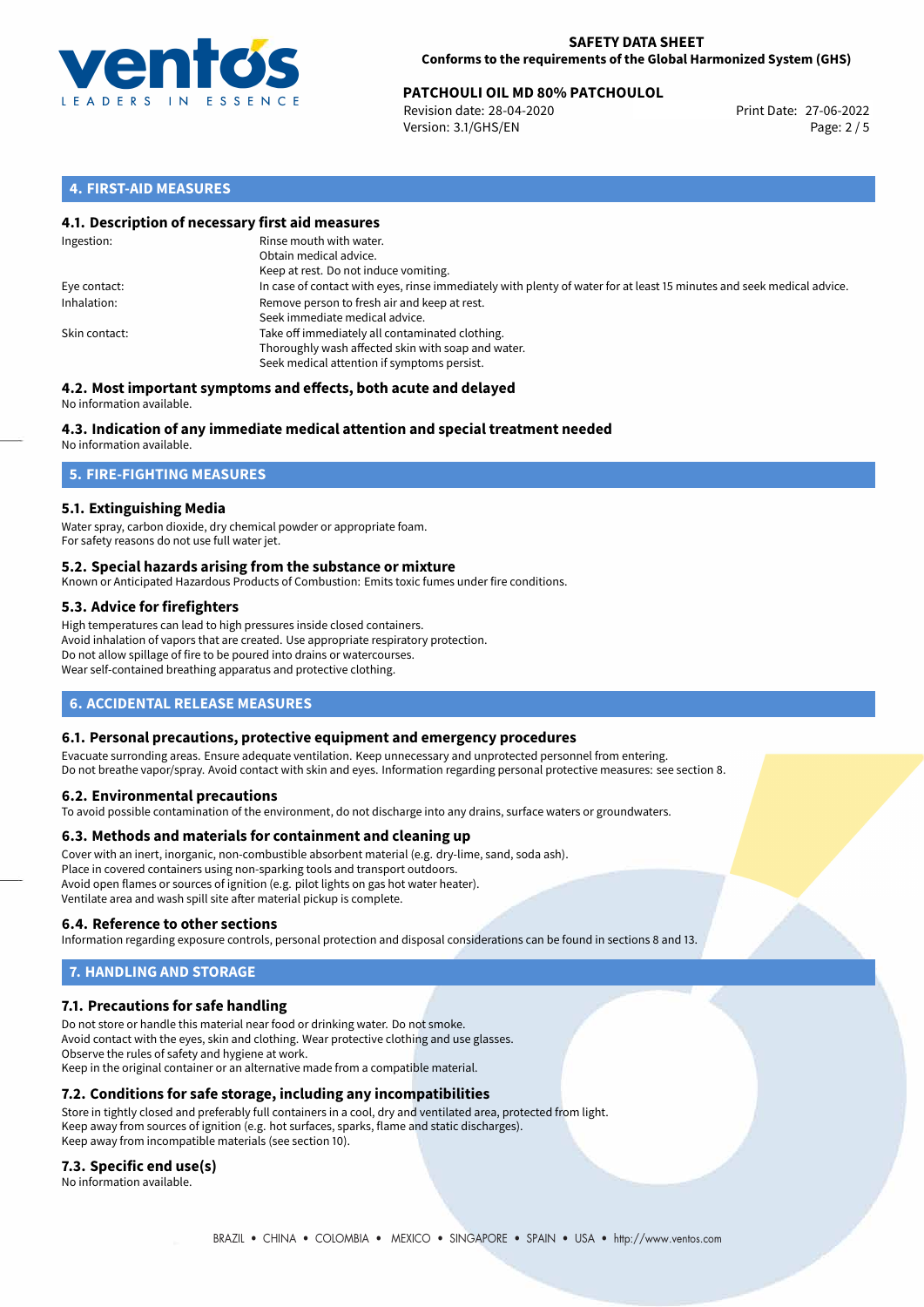

# **PATCHOULI OIL MD 80% PATCHOULOL**<br>Revision date: 28-04-2020 **Print Date: 27-06-2022**

Revision date: 28-04-2020 Version: 3.1/GHS/EN Page: 3 / 5

## **8. EXPOSURE CONTROLS AND PERSONAL PROTECTION**

### **8.1. Control parameters**

Components with occupational exposure limits: None known.

### **8.2. Exposure controls**

Measures should be taken to prevent materials from being splashed into the body. Provide adequate ventilation, according to the conditions of use. Use a mechanical exhaust if required.

### **8.3. Individual protection measures, such as personal protective equipment**

| Eye/Face protection:             | Chemical safety goggles are recommended. Wash contaminated goggles before reuse.                                                            |
|----------------------------------|---------------------------------------------------------------------------------------------------------------------------------------------|
| Hand Protection:                 | Chemical-resistant gloves are recommended. Wash contaminated gloves before reuse.                                                           |
| Body protection:                 | Personal protective equipment for the body should be selected based on the task being performed and the risks                               |
|                                  | involved.                                                                                                                                   |
| Respiratory Protection:          | In case of insufficient ventilation, use suitable respiratory equipment.                                                                    |
| Environmental exposure controls: | Emissions from ventilation or process equipment should be checked to ensure they comply with environmental<br>protection legislation.       |
|                                  | In some cases, filters or engineering modifications to the process equipment will be necessary to reduce emissions to<br>acceptable levels. |

## **9. PHYSICAL AND CHEMICAL PROPERTIES**

### **9.1. Information on basic physical and chemical properties**

| Colour:                                                  | Conforms to standard      |
|----------------------------------------------------------|---------------------------|
| Odour:                                                   | Conforms to standard      |
| Odour theshold:<br>Not determined                        |                           |
| Not determined<br>pH:                                    |                           |
| Not determined<br>Melting point/freezing point:          |                           |
| Boling point/boiling range (°C):<br>Not determined       |                           |
| $127^{\circ}$ C<br>Flash point:                          |                           |
| Evaporation rate:<br>Not determined                      |                           |
| Flammability:<br>Not determined                          |                           |
| Lower flammability/Explosive limit:<br>Not determined    |                           |
| Upper flammability/Explosive limit:<br>Not determined    |                           |
| Not determined<br>Vapour pressure:                       |                           |
| Not determined<br>Vapour Density:                        |                           |
| Density:                                                 | 1,01-1,03 g/mL (20°C)     |
| Relative density:                                        | $1,01-1,03(20^{\circ}C)$  |
| Water solubility:                                        | <b>INSOLUBLE IN WATER</b> |
| Solubility in other solvents:                            | <b>SOLUBLE IN ETHANOL</b> |
| Partition coefficient n-octanol/water:<br>Not determined |                           |
| Not determined<br>Auto-ignition temperature:             |                           |
| Decomposition temperature:<br>Not determined             |                           |
| Viscosity, dynamic:<br>Not determined                    |                           |
| Viscosity, kinematic:<br>Not determined                  |                           |
| Not determined<br>Explosive properties:                  |                           |
| Oxidising properties:<br>Not determined                  |                           |

# **10. STABILITY AND REACTIVITY**

### **10.1. Reactivity**

No hazardous reactions if stored and handled as prescribed/indicated.

### **10.2. Chemical stability**

The product is stable if stored and handled as prescribed/indicated.

### **10.3. Possibility of hazardous reactions**

No hazardous reactions if stored and handled as prescribed/indicated.

### **10.4. Conditions to Avoid**

Conditions to Avoid: Excessive heat, flame or other ignition sources.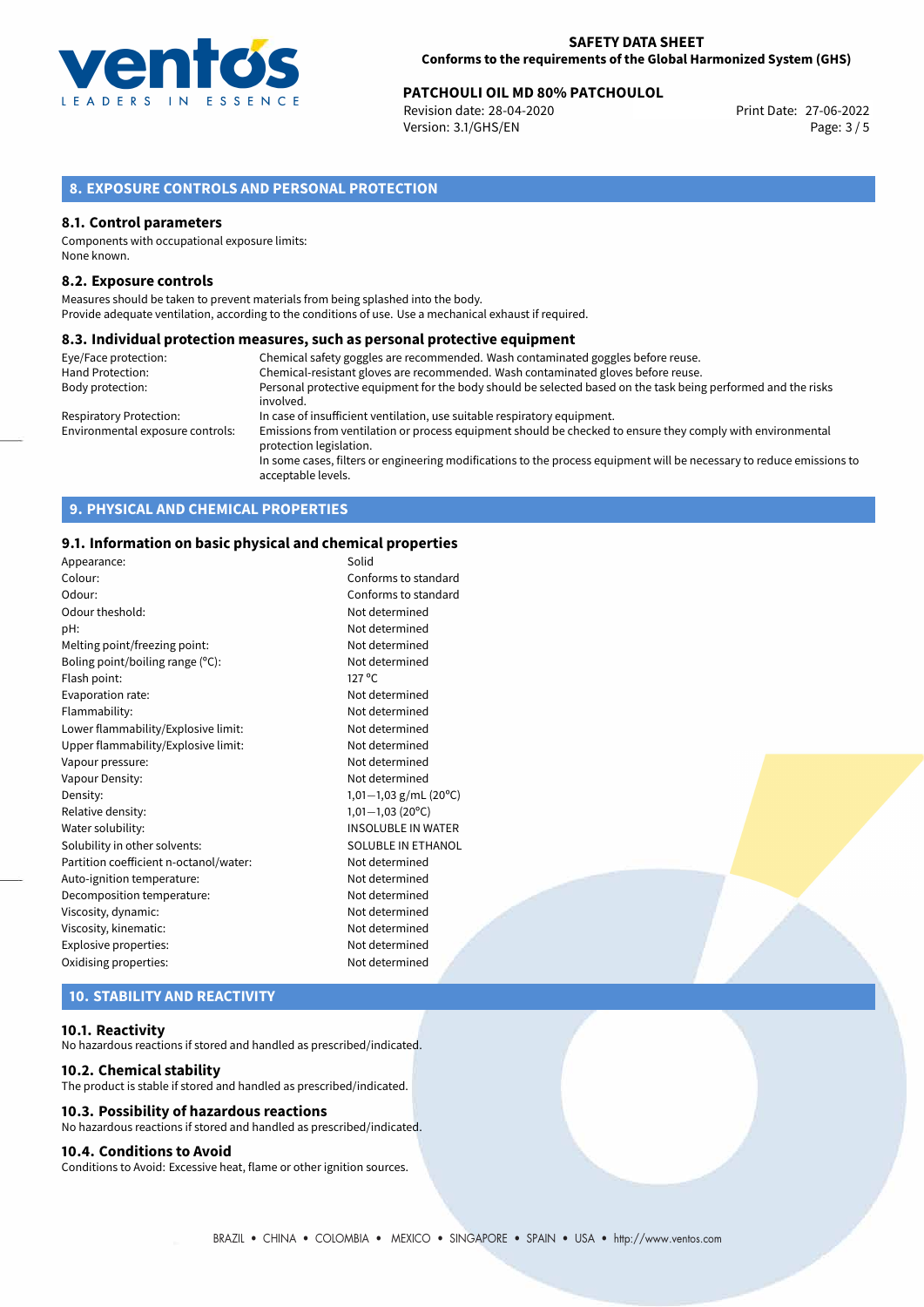

# **PATCHOULI OIL MD 80% PATCHOULOL**<br>Revision date: 28-04-2020 **Print Date: 27-06-2022**

Revision date: 28-04-2020 Version: 3.1/GHS/EN Page: 4 / 5

### **10.5. Incompatible materials**

Avoid contact with strong acids and bases and oxidizing agents.

### **10.6. Hazardous decomposition products**

During combustion may form carbon monoxide and unidentified organic compounds.

## **11. TOXICOLOGICAL INFORMATION**

| Based on the data available, the criteria for classification are not met. |
|---------------------------------------------------------------------------|
| Based on the data available, the criteria for classification are not met. |
| Based on the data available, the criteria for classification are not met. |
| Based on the data available, the criteria for classification are not met. |
| Based on the data available, the criteria for classification are not met. |
| Based on the data available, the criteria for classification are not met. |
| Based on the data available, the criteria for classification are not met. |
| Based on the data available, the criteria for classification are not met. |
| Based on the data available, the criteria for classification are not met. |
| Based on the data available, the criteria for classification are not met. |
|                                                                           |

## **12. ECOLOGICAL INFORMATION**

### **12.1. Toxicity**

**Assessment:** Toxic to aquatic life with long lasting effects. **Experimental/calculated data:**

No information available.

## **12.2. Degradability**

No information available.

## **12.3. Bioaccumulative potential**

No information available.

## **12.4. Soil mobility**

No information available.

## **12.5. Other adverse effects**

See also sections 6, 7, 13 and 15 Do not allow to get into waste water or waterways.

## **13. DISPOSAL CONSIDERATIONS**

## **13.1. Waste treatment methods**

Dispose of in accordance with national and local environmental regulations.

### **14. TRANSPORT INFORMATION**

|                                  | <b>ADR/RID/ADN</b>        |  | <b>IMDG</b>               |  | <b>IATA-ICAO</b>          |  |
|----------------------------------|---------------------------|--|---------------------------|--|---------------------------|--|
| 14.1. UN Number                  | <b>UN3077</b>             |  | <b>UN3077</b>             |  | <b>UN3077</b>             |  |
| 14.2. UN Proper Shipping Name    | ENVIRONMENTALLY HAZARDOUS |  | ENVIRONMENTALLY HAZARDOUS |  | ENVIRONMENTALLY HAZARDOUS |  |
|                                  | SUBSTANCE, SOLID, N.O.S.  |  | SUBSTANCE, SOLID, N.O.S.  |  | SUBSTANCE, SOLID, N.O.S.  |  |
|                                  | (PATCHOULI OIL)           |  | (PATCHOULI OIL)           |  | (PATCHOULI OIL)           |  |
| 14.3. Transport Hazard Class(es) |                           |  |                           |  |                           |  |
| 14.4. Packing Group              | Ш                         |  | III                       |  | $\mathbf{III}$            |  |
| 14.5. Environmental hazards      | Yes                       |  | Yes                       |  | Yes                       |  |
| <b>Additional information</b>    |                           |  |                           |  |                           |  |

## **14.6 Special precautions for user**

None known

### **14.7. Transport in bulk according to Annex II of MARPOL 73/78 and the IBC Code**

No information available